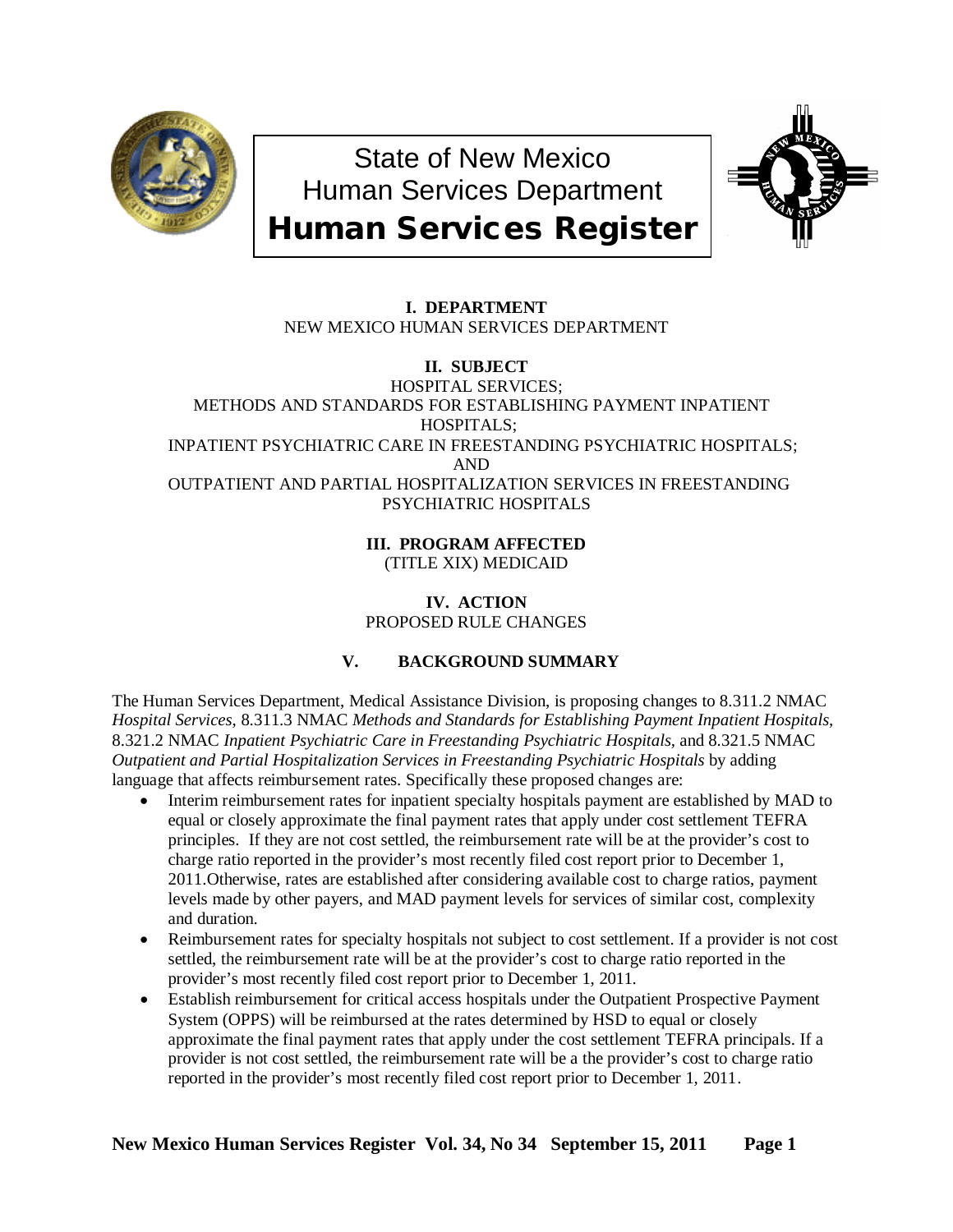The changes in the hospitals, methods and standards, inpatient psychiatric hospitals, and outpatient/partial psychiatric hospitals rule are being proposed at this time to assure payments and interim payments to providers are reasonable.

An increase or reduction in overall provider payments is not anticipated.

## **VI. RULES**

This proposed rule changes refer to 8.311.2 NMAC, *Hospital Services;* 8.311.3 NMAC, *Methods and Standards for Establishing Payment Inpatient Hospitals;* 8.321.2 NMAC, *Inpatient Psychiatric Care in Freestanding Psychiatric Hospitals;* 8.321.5 NMAC, *Outpatient and Partial Hospitalization Services in Freestanding Psychiatric Hospitals,* of the Medical Assistance Program Policy Manual. These proposed rule changes are attached to this register and have been posted to our website at [www.hsd.state.nm.us/mad/registers/2011](http://www.hsd.state.nm.us/mad/registers/2011) If you do not have Internet access, a copy of the rules may be requested by contacting the Medical Assistance Division at 505-827-3157.

#### **VII. EFFECTIVE DATE**

The Department proposes to implement these rules effective December 1, 2011.

## **VIII. PUBLIC HEARING**

A public hearing to receive testimony on these proposed rules will be held at 1:30 pm on October 17, 2011 in the ASD conference room, Plaza San Miguel, 729 St. Michael's Drive, Santa Fe.

If you are a person with a disability and you require this information in an alternative format or require a special accommodation to participate in the public hearing, please contact the Division toll free at 1-888- 997-2583 and ask for extension 7-3157. In Santa Fe call 827-3157. The Department's TDD system may be accessed toll-free at 1-800-659-8331 or in Santa Fe by calling 827-3184. The Department requests at least ten (10) days advance notice to provide requested alternative formats and special accommodations.

#### **IX. ADDRESS**

Interested persons may address written or recorded comments to:

Sidonie Squier, Secretary Human Services Department P.O. Box 2348 Santa Fe, New Mexico 87504-2348

These comments must be received no later than 5:00 p.m. on October 17, 2011. Written and recorded comments will be given the same consideration as oral comments made at the public hearing. Interested persons may also address comments via electronic mail to: Barbara.watkins@state.nm.us.

#### **X. PUBLICATIONS**

Publication of these rules approved by:

SIDONIE SQUIER, SECRETARY HUMAN SERVICES DEPARTMENT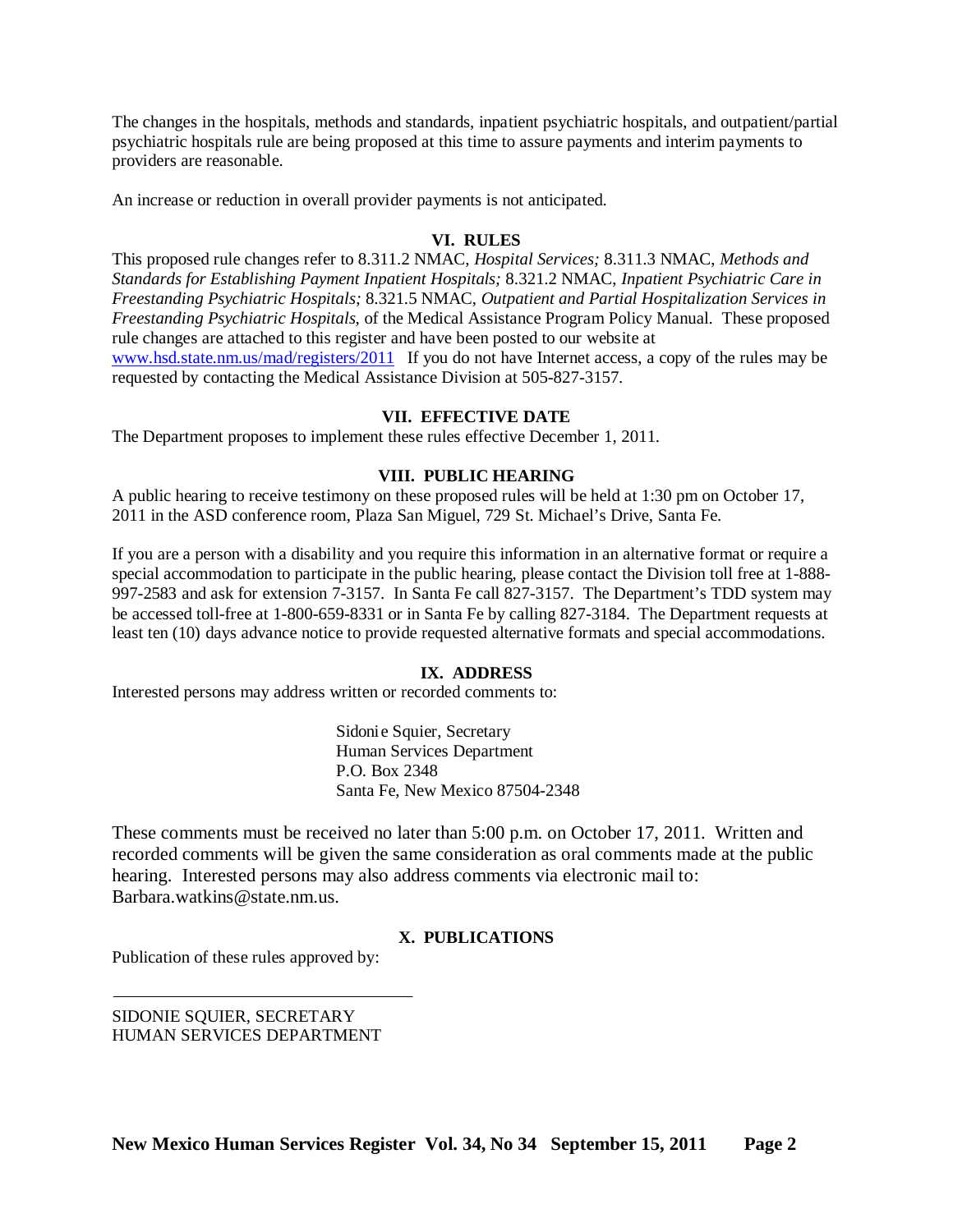#### **TITLE 8 SOCIAL SERVICES CHAPTER 321 ENHANCED EPSDT - RESIDENTIAL SERVICES PART 5 OUTPATIENT AND PARTIAL HOSPITALIZATION SERVICES IN FREESTANDING PSYCHIATRIC HOSPITALS**

**8.321.5.1 ISSUING AGENCY:** New Mexico Human Services Department. [2/1/95; 8.321.5.1 NMAC - Rn, 8 NMAC 4.MAD.000.1, 12/1/11]

**8.321.5.2 SCOPE:** The rule applies to the general public. [2/1/95; 8.321.5.2 NMAC - Rn, 8 NMAC 4.MAD.000.2, 12/1/11]

**8.321.5.3 STATUTORY AUTHORITY:** [The New Mexico medicaid program is administered pursuant to regulations promulgated by the federal department of health and human services under Title XIX of the Social Security Act, as amended and by the state human services department pursuant to state statute. See Section 27-2-12et seq. NMSA 1978 (Repl. Pamp. 1991).] The New Mexico medicaid program and other health care programs are administered pursuant to regulations promulgated by the federal department of health and human services under Title XIX of the Social Security Act as amended or by state statute. See NMSA 1978, Section 27-1-12 et seq. [2/1/95; 8.321.5.3 NMAC - Rn, 8 NMAC 4.MAD.000.3; A, 12/1/11]

**8.321.5.4 DURATION:** Permanent

[2/1/95; 8.321.5.4 NMAC - Rn, 8 NMAC 4.MAD.000.4, 12/1/11]

**8.321.5.5 EFFECTIVE DATE:** February 1, 1995, unless a later date is cited at the end of a section. [2/1/95; 8.321.5.5 NMAC - Rn, 8 NMAC 4.MAD.000.5; A, 12/1/11]

**8.321.5.6 OBJECTIVE:** The objective of these regulations is to provide policies for the service portion of the New Mexico medicaid program. These policies describe eligible providers, covered services, noncovered services, utilization review, and provider reimbursement. [2/1/95; 8.321.5.6 NMAC - Rn, 8 NMAC 4.MAD.000.6, 12/1/11]

## **8.321.5.7 DEFINITIONS:** [RESERVED]

**8.321.5.8 MISSION STATEMENT:** [The mission of the New Mexico medical assistance division (MAD) is to maximize the health status of medicaid eligible individuals by furnishing payment for quality health services at levels comparable to private health plans.] To reduce the impact of poverty on people living in New Mexico and to assure low income and individuals with disabilities in New Mexico equal participation in the life of their communities .

[2/1/95; 8.321.5 NMAC - Rn, 8 NMAC 4.MAD.002; A, 12/1/11]

**8.321.5.9 OUTPATIENT AND PARTIAL HOSPITALIZATION SERVICES IN FREESTANDING PSYCHIATRIC HOSPITALS:** The New Mexico [medicaid program (medicaid)] medical assistance division (MAD) pays for medically necessary health services furnished to eligible recipients. To help New Mexico recipients under [twenty-one (21)] 21 years of age receive the level of services needed, [the New Mexico medical assistance division (MAD)] MAD pays for partial hospitalization services furnished in freestanding psychiatric hospitals as part of early and periodic screening, diagnosis and treatment (EPSDT) services [42 CFR Section 441.57]. The need for outpatient or partial hospitalization services must be identified in the tot to teen healthcheck screen or other diagnostic evaluation furnished through a healthcheck referral. [This section describes eligible providers, covered services, service limitations, and general reimbursement methodology. ] [2/1/95; 8.321.5.9 NMAC - Rn, 8 NMAC 4.MAD.742.4; A, 12/1/11]

#### **8.321.5.10 ELIGIBLE PROVIDERS:**

**[A.** Upon approval of New Mexico medical assistance program provider participation agreements by MAD, freestanding psychiatric hospitals are eligible to be reimbursed for providing partial hospitalization to medicaid recipients under [twenty-one (21)] 21 years of age under the early and periodic screening, diagnosis and treatment (EPSDT) program if they meet the following criteria: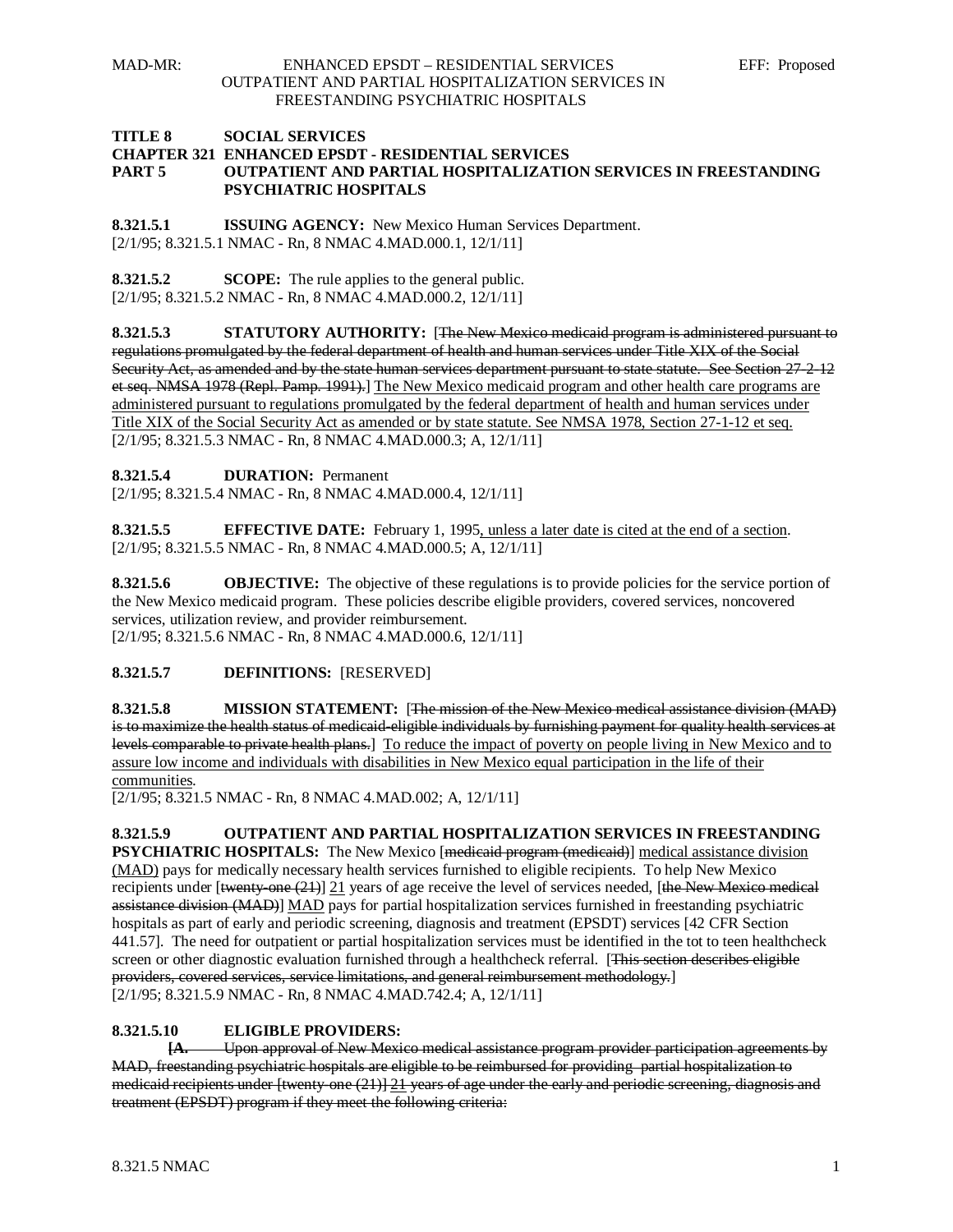(1) accredited by the joint commission on accreditation of healthcare organizations (JCAHO); and (2) licensed and certified by the licensing and certification bureau of the New Mexico department of health (DOH) or the comparable agency in another state.

B. Once enrolled, providers receive a packet of information, including medicaid program policies, billing instructions, utilization review instructions, and other pertinent material from MAD. Providers are responsible for ensuring that they have received these materials and for updating them as new materials are received from MAD.]

A. Health care to New Mexico eligible recipients is furnished by a variety of providers and provider groups. The reimbursement and billing for these services is administered by MAD. Upon approval of a New Mexico MAD provider participation agreement by MAD or its designee, licensed practitioners, facilities and other providers of services that meet applicable requirements are eligible to be reimbursed for furnishing covered services to eligible recipients. A provider must be enrolled before submitting a claim for payment to the MAD claims processing contractors. MAD makes available on the HSD/MAD website, on other program-specific websites, or in hard copy format, information necessary to participate in health care programs administered by HSD or its authorized agents, including program rules, billing instructions, utilization review instructions, and other pertinent materials. When enrolled, a provider receives instruction on how to access these documents. It is the provider's responsibility to access these instructions, to understand the information provided and to comply with the requirements. The provider must contact HSD or its authorized agents to obtain answers to questions related to the material or not covered by the material. To be eligible for reimbursement, a provider must adhere to the provisions of the MAD provider participation agreement and all applicable statutes, regulations, and executive orders. MAD or its selected claims processing contractor issues payments to a provider using electronic funds transfer (EFT) only. Providers must supply necessary information in order for payment to be made. Eligible providers include facilities: (1) accredited by the joint commission of healthcare organizations (JCAHO); and

 (2) licensed and certified by the licensing and certification bureau of the New Mexico department of health (DOH) or the comparable agency in another state.

B. When services are billed to and paid by a MAD fee-for-service coordinated services contractor, the provider must also enroll as a provider with the coordinated services contractor and follow that contractor's instructions for billing and for authorization of services.

[8.321.5.10 NMAC - Rp, 8 NMAC 4.MAD.742.41; A, 12/1/11]

**8.321.5.11 PROVIDER RESPONSIBILITIES: [**Providers who furnish services to medicaid recipients must comply with all specified medicaid participation requirements. See 8.302.1 NMAC, General Provider Policies. Providers must verify that individuals are eligible for medicaid at the time services are furnished and determine if medicaid recipients have other health insurance. Providers must maintain records which are sufficient to fully disclose the extent and nature of the services furnished to recipients. See 8.302.1 NMAC, General Provider Policies. Providers must maintain records documenting the source and amount of any financial resource collected or receive by provider by behalf of recipients, including federal or state governmental sources and document receipt and disbursement of recipient funds.]

A. A provider who furnishes services to a medicaid or other health care programs eligible recipient must comply with all federal and state laws, regulations, and executive orders relevant to the provision of services as specified in the MAD provider participation agreement. A provider also must conform to MAD program rules and instructions as specified in the provider rules manual and its appendices, and program directions and billing instructions, as updated. A provider is also responsible for following coding manual guidelines and CMS correct coding initiatives, including not improperly unbundling or upcoding services.

B. A provider must verify that an individual is eligible for a specific health care program administered by the HSD and its authorized agents, and must verify the eligible recipient's enrollment status at the time services are furnished. A provider must determine if an eligible recipient has other health insurance. A provider must maintain records that are sufficient to fully disclose the extent and nature of the services provided to an eligible recipient.

C. When services are billed to and paid by a MAD fee-for-service coordinated services contractor authorized by HSD, under an administrative services contract, the provider must also enroll as a provider with the coordinated services contractor and follow that contractor's instructions for billing and for authorization of services. See 8.302.1 NMAC, *General Provider Policies*.

[8.321.5.8 NMAC - Rp, 8 NMAC 4.MAD.742.42; A, 12/1/11]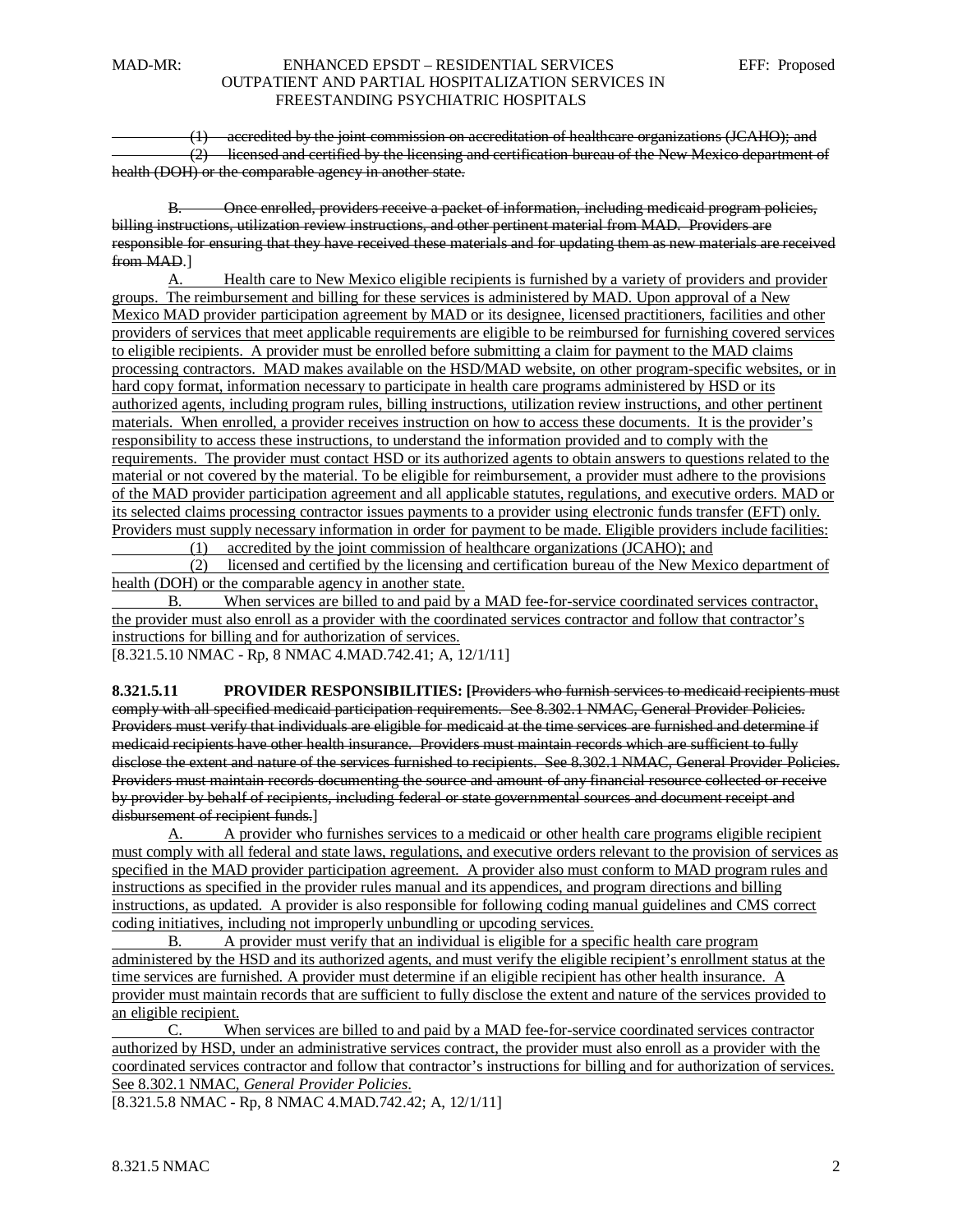#### **8.321.5.12 COVERAGE CRITERIA:** [Medicated] MAD covers only those services which meet the following criteria:

**A.** Services are prescribed by a psychiatrist or licensed Ph.D. psychologist and furnished under an individualized written treatment plan established by the psychiatrist or licensed Ph.D. psychologist after any necessary consultation with appropriate staff members. The plan must state the type, amount, frequency and duration of the services to be furnished and indicate the diagnoses and anticipated goals.

**B.** Treatment is supervised and periodically evaluated by a psychiatrist or licensed Ph.D. psychologist to determine the extent to which treatment goals are being [realized; and] realized. The psychiatrist or licensed Ph.D. psychologist must also provide supervision and direction to any therapist involved in the eligible recipient's treatment. The psychiatrist or licensed Ph.D. psychologist must see the eligible recipient periodically to evaluate the course of treatment and to determine the extent to which treatment goals are being realized and whether changes in direction or emphasis are needed.

 $\begin{bmatrix} 1 & 1 \\ 1 & 1 \end{bmatrix}$  $(1)$  the evaluation must be based on periodic consultation and conference with therapists and staff, review of medical records and recipient interviews; for purposes of the evaluation, periodic is defined as once every twelve (12) sessions with therapists and staff; psychiatrist or licensed Ph.D. psychologist entries in medical records must support this involvement.

 (2) the psychiatrist or licensed Ph.D. psychologist must also provide supervision and direction to any therapist involved in the recipient's treatment; the psychiatrist or licensed Ph.D. psychologist must see the recipient periodically to evaluate the course of treatment and to determine the extent to which treatment goals are being realized and whether changes in direction or emphasis are needed. ]

**C.** Treatment must be reasonably expected to improve the eligible recipient's condition or designed to reduce or control the eligible recipient's psychiatric symptoms to prevent relapse or hospitalization and to improve or maintain the eligible recipient's level of functioning. Control of symptoms and maintenance of a [2/1/95; 8.321.5.12 NMAC - Rn, 8 NMAC 4.MAD.742.43; A, 12/1/11] functional level to avoid further deterioration or hospitalization are acceptable expectations of improvement.

**8.321.5.13 COVERED SERVICES AND SERVICE LIMITATIONS:** The following services must be furnished by a partial hospitalization [<del>providers</del>] provider to receive reimbursement from medicaid. Payment for performance of these services is included in the facility's reimbursement rate:

**A.** performance of necessary evaluations and psychological testing for the development of the treatment plan, while ensuring that evaluations already performed are not repeated;

**B.** regularly scheduled structured counseling and therapy sessions for recipients, groups, families or multifamily groups based on individualized needs furnished by social workers, trained psychiatric nurses, other [mental] behavioral health professionals who are employed by the hospital, as specified in the treatment plan;

**C.** facilitation of age-appropriate skills development in the areas of household management, nutrition, personal care, physical and emotional health, basic life skills, time management, school attendance and money management;

**D.** assistance to [recipients] the eligible recipient in self-administration of medication in compliance with state policies and procedures:

**E.** appropriate staff available on a [twenty-four (24)] 24-hour basis to respond to crisis situations, determine the severity of the situation, stabilize [recipients] the eligible recipient by providing support, make referrals as necessary and provide follow-up;

**F.** consultation with other professionals or allied care givers regarding a specific recipient;<br>**G.** non-medical transportation services needed to accomplish the treatment objective: and

**G.** non-medical transportation services needed to accomplish the treatment objective; and

**H.** therapeutic services to meet the physical, social, cultural, recreational, health maintenance and rehabilitation needs of [recipients] the eligible recipient.

[2/1/95; 8.321.5.13 NMAC - Rn, 8 NMAC 4.MAD.742.44; A, 12/1/11]

**8.321.5.14 NONCOVERED SERVICES:** Partial hospitalization services are subject to the limitations and coverage restrictions which exist for other medicaid services. See 8.301.3 NMAC, *General Noncovered Services*. [Medicaid] MAD does not cover the following specific services under partial hospitalization:

**A.** meals and transportation;

**B.** activity therapies, group activities or other services which are primarily recreational or diversional in nature;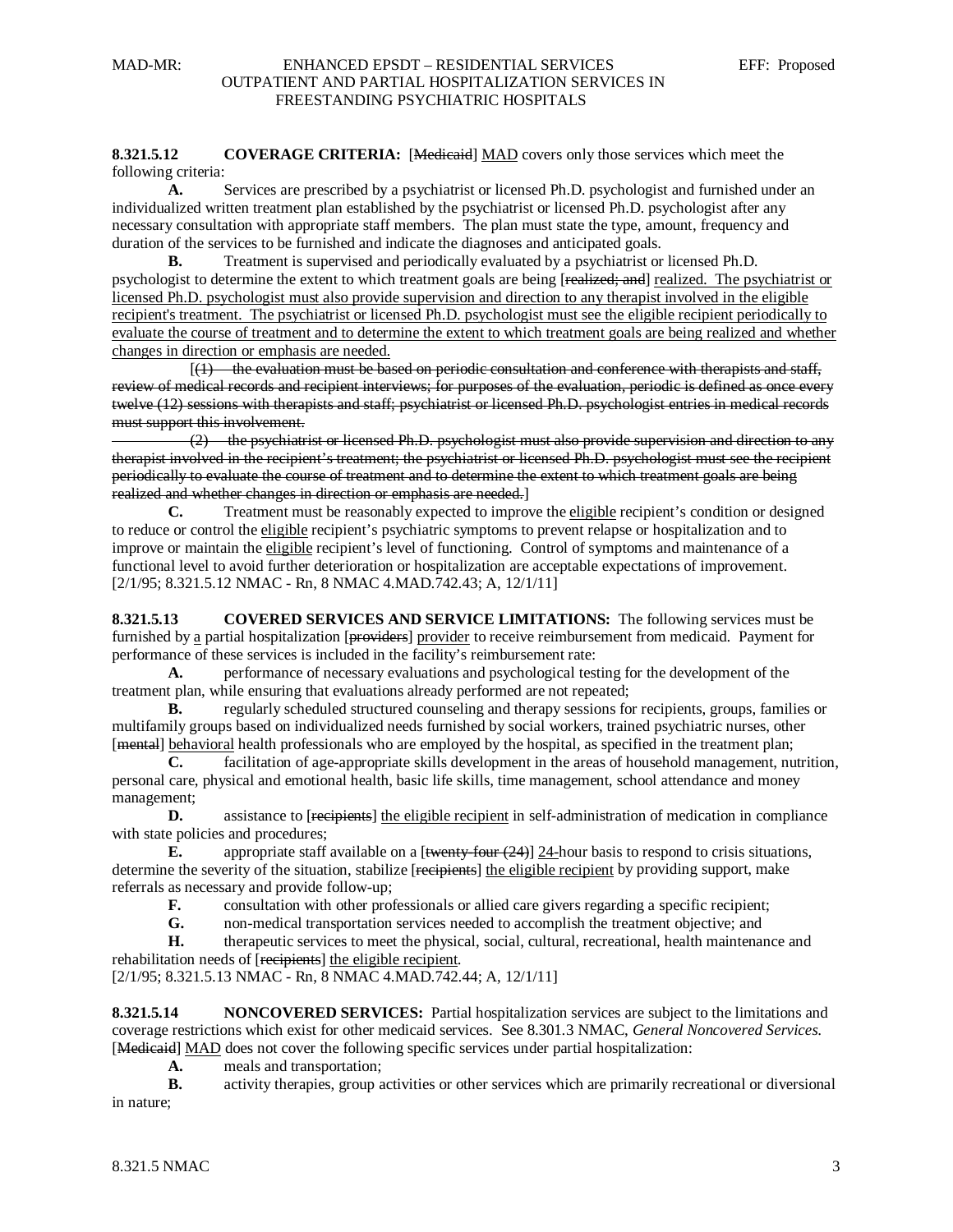**C.** [day care] programs which provide social and recreational activities to recipients who need some supervision during the day;

**D.** programs which are generally community support groups in non-medical settings for chronically mentally ill persons for the purpose of social interaction. Medicaid does not cover the service if [a] an eligible recipient's outpatient hospital program consists entirely of social activities.

**E.** formal educational and vocational services related to traditional academic subjects or vocational training. Non-formal education services can be covered if they are part of an active treatment plan for [<del>recipients</del>] the eligible recipient under the age of [<del>twenty-one (21)</del>] 21 receiving inpatient psychiatric services. See 42 CFR Section 441.13(b).

**F.** hypnotherapy or biofeedback;

**G.** services to treat social maladjustments without manifest psychiatric disorders, including occupational maladjustment, marital maladjustment, and sexual dysfunction; and

H. services not considered medically necessary for the condition of the eligible recipient. [2/1/95; 8.321.5.14 NMAC - Rn, 8 NMAC 4.MAD.742.45; A, 12/1/11]

**8.321.5.15 TREATMENT PLAN:** An individualized treatment plan must be developed by a team of professionals in consultation with [recipients] the eligible recipient, parents legal guardians or others in whose care [recipients] the eligible recipient will be released after discharge within [fourteen (14)] 14 days of the eligible recipient's admission [or the initiation of services].

A. the interdisciplinary team must [review] participate in the treatment [plan] planning at least every [thirty (30)] 30 days;

**B.** the following must be contained in the treatment plan or documents used in the development of the treatment plan; the treatment plan and all supporting documentation must be available for review in the eligible recipient's file:

- (1) statement of the nature of the specific problem and the specific needs of the eligible recipient;
- (2) description of the functional level of the eligible recipient, including the following:
	- (a) mental status assessment;
	- (b) intellectual function assessment;
	- (c) psychological assessment;
	- (d) educational assessment;
	- (e) vocational assessment;
	- (f) social assessment;
	- (g) medication assessment; and
	- (h) physical assessment.

**C.** statement of the least restrictive conditions necessary to achieve the purposes of treatment;

**D.** description of intermediate and long-range goals, with the projected timetable for their attainment and the duration and scope of therapy services;

**E.** statement and rationale of the treatment plan for achieving these intermediate and long-range goals, including provisions for the review and modification of the plan;

**F.** specification of staff responsibilities, description of proposed staff involvement and orders for medication(s), treatments, restorative and rehabilitative services, activities, therapies, social services, diet and special procedures recommended for the health and safety of the eligible recipient; and

**G.** criteria for release to less restrictive settings for treatment, discharge plans, criteria for discharge, and projected date of discharge.

[2/1/95; 8.321.5.15 NMAC - Rn, 8 NMAC 4.MAD.742.46; A, 12/1/11]

#### **8.321.5.16 PRIOR [APPROVAL] AUTHORIZATION AND UTILIZATION REVIEW:** [All medicaid services are subject to utilization review for medical necessity and program compliance. Reviews can be performed before services are furnished, after services are furnished and before payment is made, or after payment is made. See 8.302.5 NMAC, Prior Authorization and Utilization Review. Once enrolled, providers receive instructions and documentation forms necessary for prior approval and claims processing.

**A.** All outpatient and partial hospitalization services furnished in freestanding psychiatric hospitals for recipients under twenty-one (21) years of age require prior approval from MAD or its designee. Services for which prior approval was obtained remain subject to utilization review at any point in the payment process.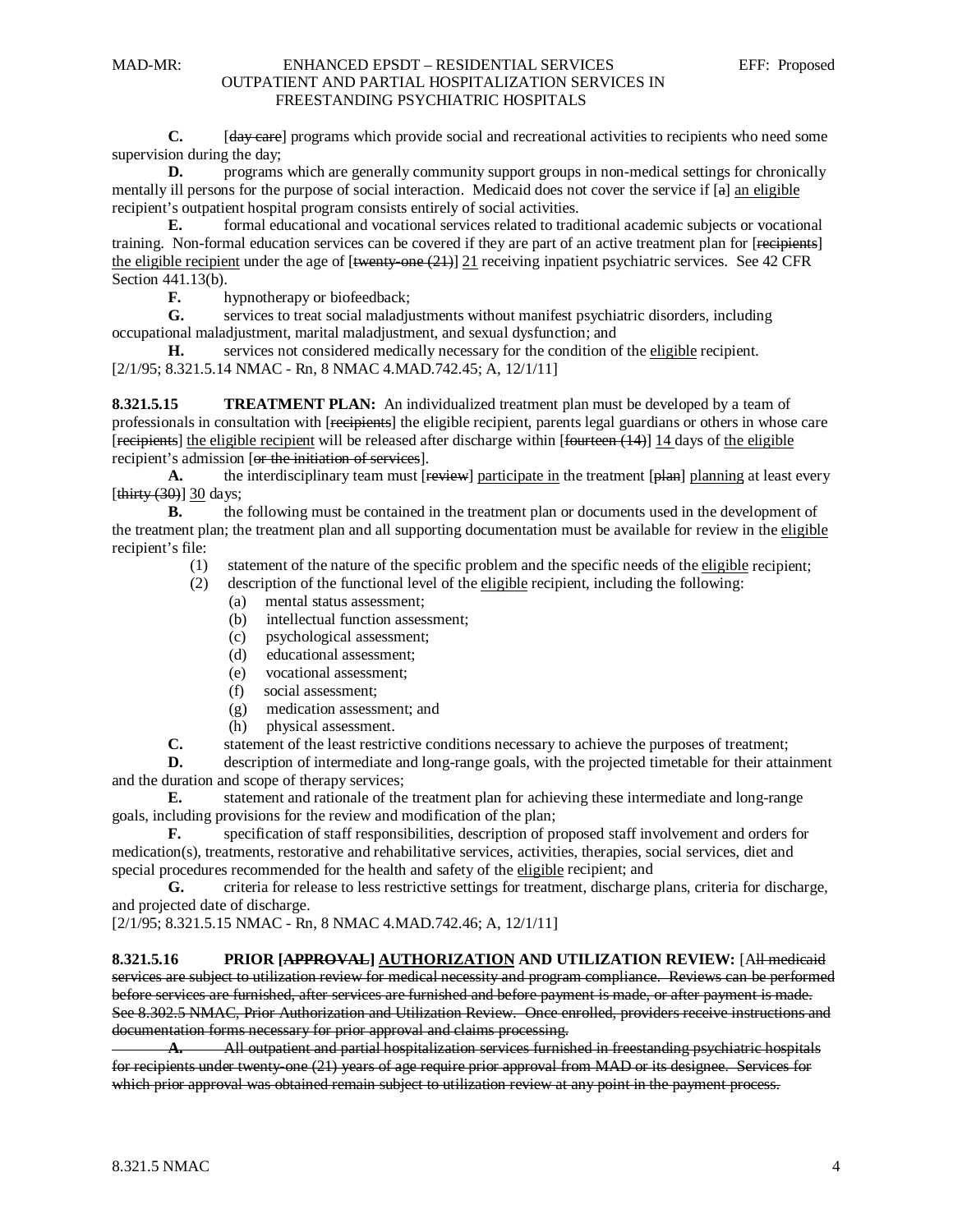**B.** Prior approval of services does not guarantee that individuals are eligible for medicaid. Providers must verify that individuals are eligible for medicaid at the time services are furnished and determine if medicaid recipients have other health insurance.

**C.** Providers who disagree with prior approval request denials or other review decisions can request a re-review and a reconsideration. See [MAD-953] 8.350.2 NMAC, Reconsideration of Utilization Review Decisions.]

All MAD services are subject to utilization review for medical necessity, inspection of care, and program compliance. Reviews can be performed before services are furnished, after services are furnished, and before payment is made, or after payment is made. See 8.302.5 NMAC, *Prior Authorization and Utilization Review*. The provider must contact HSD or its authorized agents to request utilization review instructions. It is the provider's responsibility to access these instructions or ask for paper copies to be provided, to understand the information provided, to comply with the requirements, and to obtain answers to questions not covered by these materials. When services are billed to and paid by a coordinated services contractor authorized by HSD, the provider must follow that contractor's instructions for authorization of services.

A. **Prior authorization:** All outpatient and partial hospitalization services furnished in freestanding psychiatric hospitals for recipients under 21 years of age require prior authorization from MAD or its designee. Services for which prior authorization was obtained remain subject to utilization review at any point in the payment process. See Subsection A of 8.311.2.16 NMAC, *emergency room services*.

B. **Eligibility determination:** Prior authorization of services does not guarantee that an individual is eligible for medicaid or other health care programs. A provider must verify that an individual is eligible for a specific program at the time services are furnished and must determine if the eligible recipient has other health insurance.

[2/1/95; 8.321.5.16 NMAC - Rn, 8 NMAC 4.MAD.742.47; A, 12/1/11] C. **Reconsideration:** A provider who disagrees with prior authorization denials or other review decisions can request a reconsideration. See 8.350.2 NMAC, *Reconsideration of Utilization Review Decisions.*

**8.321.5.17 REIMBURSEMENT:** Providers of partial hospitalization services must submit claims for reimbursement on the [UB-92] UB claim form or its successor. See 8.302.2 NMAC, *Billing for Medicaid Services*. Once enrolled, providers receive instructions on documentation, billing and claims processing. [Outpatient partial hospitalization services are reimbursed using the Title XVIII (medicare) principles. For those services reimbursed using the medicare allowable cost methodology, medicaid reduces the medicare allowable costs by three percent (3%). The interim rate of payment is seventy-seven percent (77%) of billed charges. If any professional services are billed and reimbursed to the provider under a separate professional component number, all costs for these services must be removed from the hospital cost report prior to cost settlement or rebasing. ]

A. Outpatient and partial hospitalization services are reimbursed at an interim rate established by MAD to equal or closely approximate the final payment rates that apply under the cost settlement TEFRA principles using the Title XVIII (medicare) principles. For those services reimbursed using the medicare allowable cost methodology, medicaid reduces the medicare allowable costs by three percent. Outpatient and partial hospitalization services that are not cost settled, will be reimbursed at the provider's cost to charge ratio reported in the provider's most recently filed cost report prior to December 1, 2011. Otherwise, rates are established after considering available cost to charge ratios, payment levels made by other payers, and MAD payment levels for services of similar cost, complexity and duration.

B. If any professional services are billed and reimbursed to the provider under a separate professional component number, all costs for these services must be removed from the hospital cost report prior to cost settlement or rebasing.

[2/1/95; 8.321.5.17 NMAC - Rn, 8 NMAC 4.MAD.742.48; A, 12/1/11]

## **HISTORY OF 8.321.5 NMAC:**

Pre-NMAC History: The material in this part was derived from that previously filed with the State Records Center: ISD 310.1700, EPSDT Services, filed 2/13/80. ISD 310.1700, EPSDT Services, filed 6/25/80. ISD Rule 310.1700, EPSDT Services, filed 10/22/84. MAD Rule 310.17, EPSDT Services, filed 5/1/92. MAD Rule 310.17, EPSDT Services, filed 7/14/93. MAD Rule 310.17, EPSDT Services, filed 11/12/93.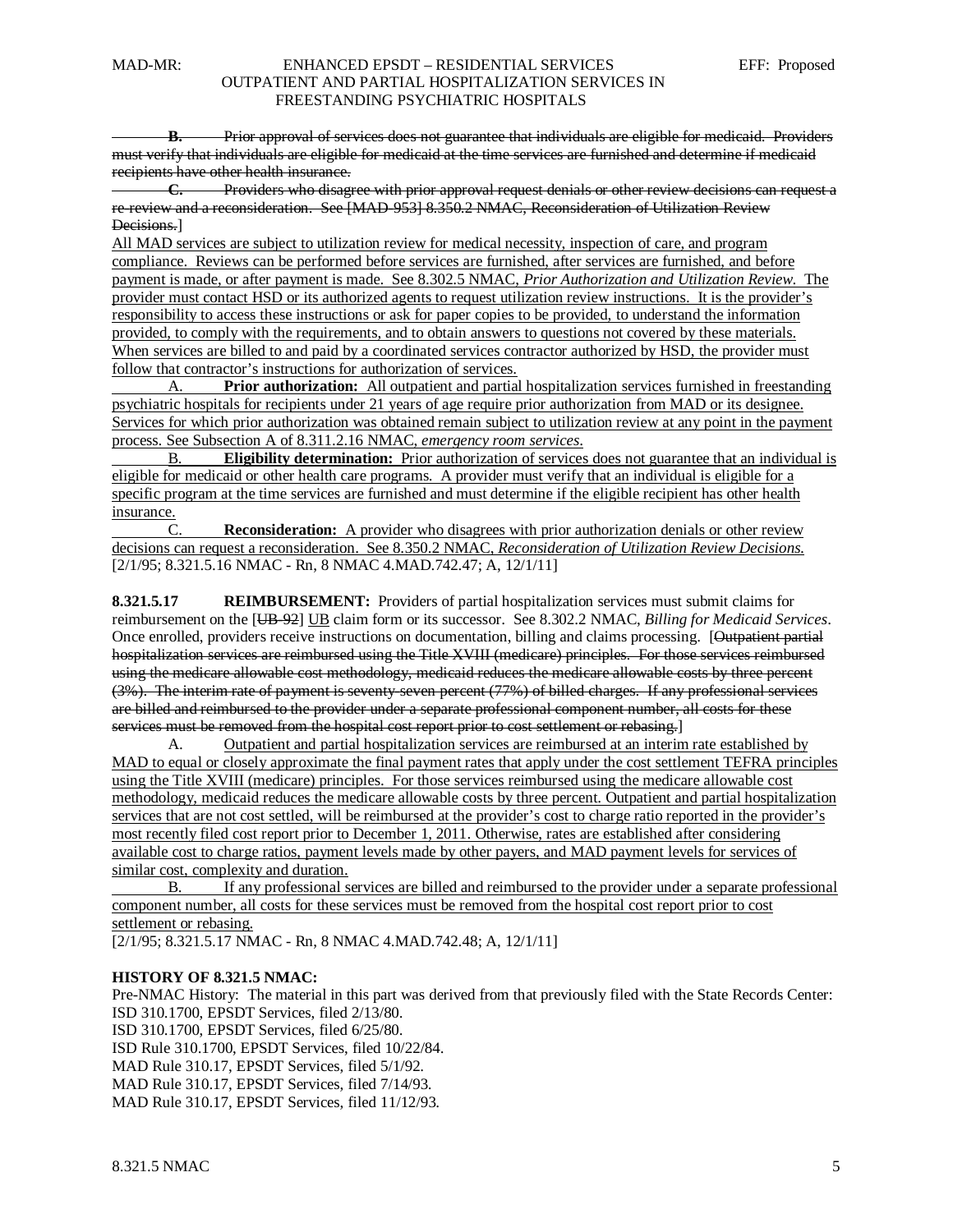MAD Rule 310.17, EPSDT Services, filed 12/17/93. MAD Rule 310.17, EPSDT Services, filed 3/14/94. MAD Rule 310.17, EPSDT Services, filed 6/15/94. MAD Rule 310.17, EPSDT Services, filed 11/30/94.

History of Repealed Material: MAD Rule 310.17, EPSDT Services, filed 11/30/94 - Repealed effective 2/1/95.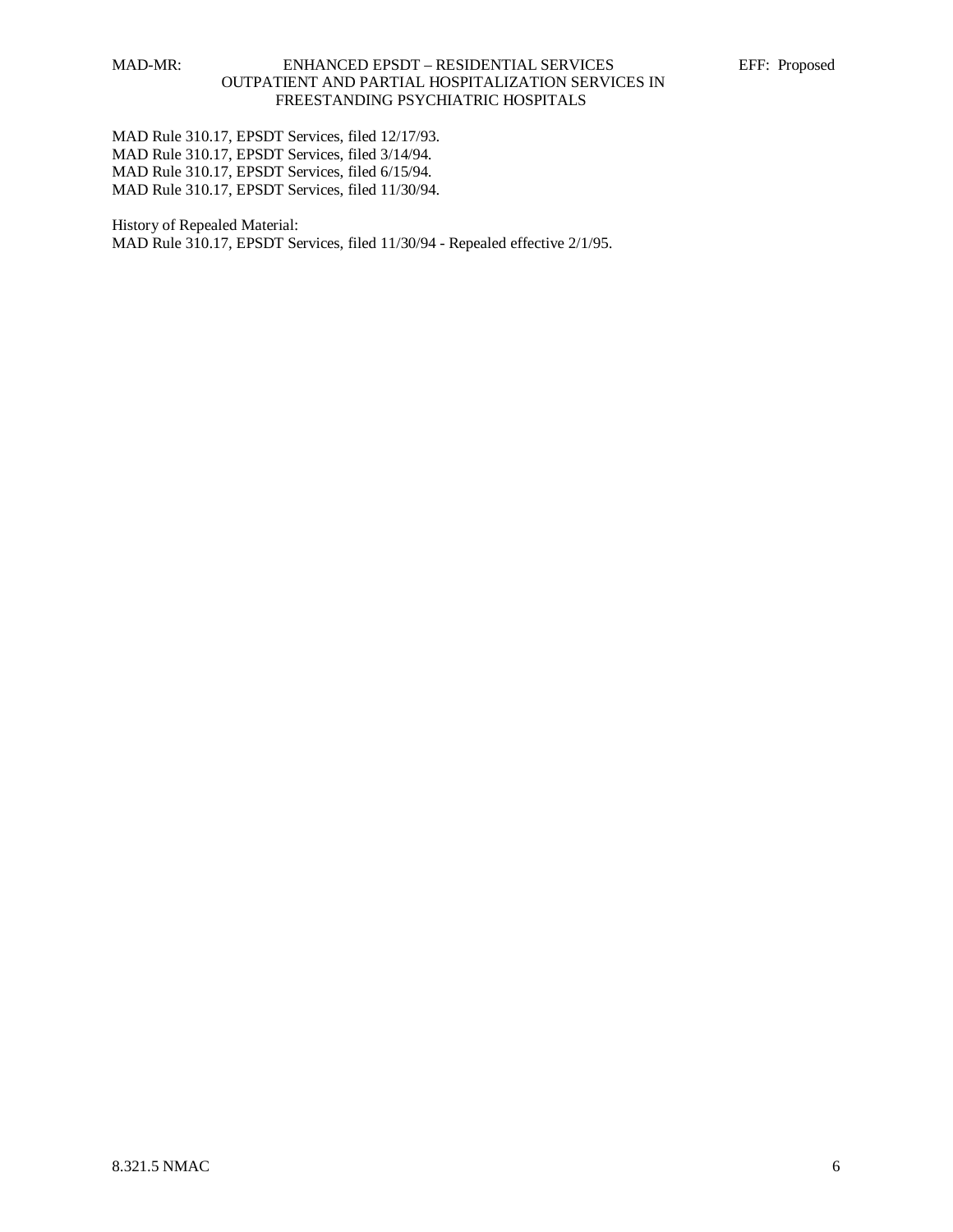### **TITLE 8 SOCIAL SERVICES CHAPTER 311 HOSPITAL SERVICES PART 2 HOSPITAL SERVICES**

8.311.2.15 **OUTPATIENT SERVICES:** MAD covers outpatient services which are medically necessary for prevention, diagnosis or rehabilitation as indicated by the condition of an eligible recipient. Services must be furnished within the scope and practice of a professional provider as defined by state laws and regulations.

A. **Outpatient covered services:** Covered hospital outpatient care includes the use of minor surgery or cast rooms, intravenous infusions, catheter changes, first aid care of injuries, laboratory and radiology services, and diagnostic and therapeutic radiation, including radioactive isotopes. A partial hospitalization program in a general hospital psychiatric unit is considered under outpatient services. See 8.321.5 NMAC, *Outpatient Psychiatric Services and Partial Hospitalization*.

B. **Outpatient noncovered services:** MAD does not cover the following specific outpatient benefits:

 (1) outpatient hospital services not considered medically necessary for the condition of the eligible recipient;

 (2) outpatient hospital services that require prior approval for which the approval was not requested except in cases with extenuating circumstances as granted by MAD or its designee;

 (3) outpatient hospital services furnished to an individual who was not eligible for MAD services on the date of service;<br>(4)  $\epsilon$ 

 (4) experimental or investigational procedures, technologies or therapies and the services related to them, including hospitalization, anesthesiology, laboratory tests, and imaging services; see 8.325.6 NMAC, *Experimental or Investigational Procedures or Therapies*;

- (5) drugs classified as "ineffective" by the federal food and drug administration;
- (6) laboratory specimen handling or mailing charges; and

 (7) formal educational or vocational services which relate to traditional academic subjects or training for employment.

C. **MCO payment rates:** If a provider and an MCO are unable to agree to terms or fail to execute an agreement for any reason, the MCO shall be obliged to pay, and the provider shall accept, 100 percent of the "applicable reimbursement rate" based on the provider type for services rendered under both emergency and nonemergency situations. The "applicable reimbursement rate" is defined as the rate paid by HSD to the provider participating in medicaid or other medical assistance programs administered by HSD and excludes disproportionate share hospital and medical education payments.

D. **Prior authorization:** Certain procedures or services performed in outpatient settings can require prior approval from MAD or its designee. Outpatient physical, occupational, and speech therapies services require prior authorization.

E. **Reimbursement for outpatient services:** Effective November 1, 2010, outpatient hospital services are reimbursed using outpatient prospective payment system (OPPS) rates. The OPPS rules for payment for packaged services, separately reimbursed services are based on the medicare ambulatory payment classification (APC) methodology.

 (1) Reimbursement for laboratory services, radiology services, and drug items will not exceed maximum levels established by MAD. Hospitals must identify drugs items purchased at 340B prices.

 (2) Services or supplies furnished by a provider under contract or through referral must meet the contract services requirements and be reimbursed based on approved methods. See 8.302.2 NMAC, *Billing For Medicaid Services.*

 (3) For critical access hospital providers, the MAD outpatient prospective payment system (OPPS) fee-for-service rate will be set based on the provider's reported cost to charge ratio reported in the provider's most recently filed cost report prior to December 1, 2011.

 (4) For services not reimbursed using the outpatient prospective payment system (OPPS) methodology or fee schedule, reimbursement for a MAD fee-for-service provider will be made using the medicare allowable cost method, reducing medicare allowable costs by three percent. An interim rate of payment is established by MAD. A rate of payment for providers not subject to the cost settlement process is also established by MAD to equal or closely approximate the final payment rates that apply under the cost settlement TEFRA principals. If the provider is not cost settled, the reimbursement rate will be at the provider's cost to charge ratio reported in the provider's most recently filed cost report prior to December 1, 2011. Otherwise, rates are established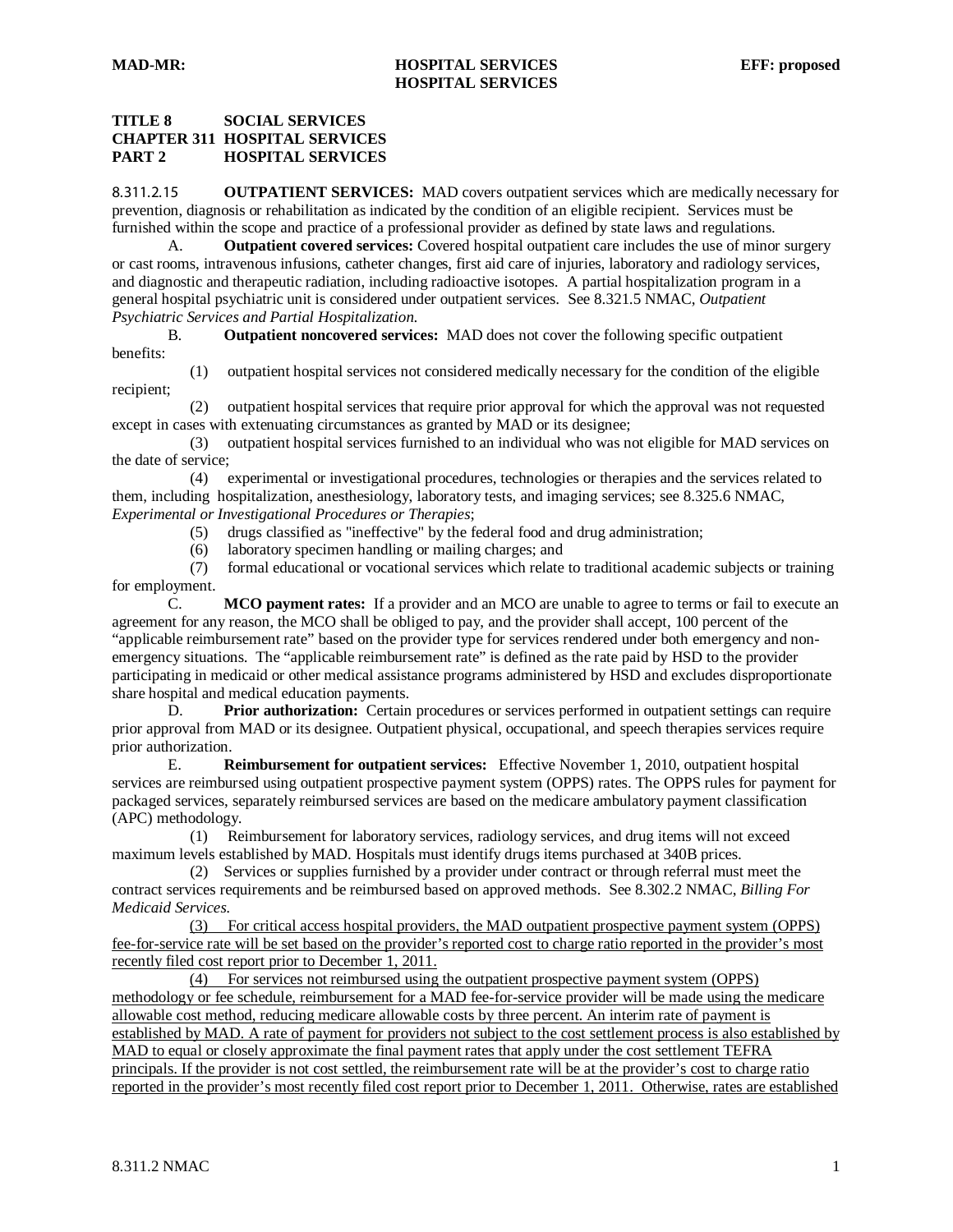## **MAD-MR: HOSPITAL SERVICES EFF: proposed HOSPITAL SERVICES**

after considering available cost to charge ratios, payment levels made by other payers, and MAD payment levels for services of similar cost, complexity and duration. [8.311.2.15 NMAC - Rp/E, 8 NMAC 4.MAD 721.6, 1/1/09; A, 10/15/10; A, 12-1-11]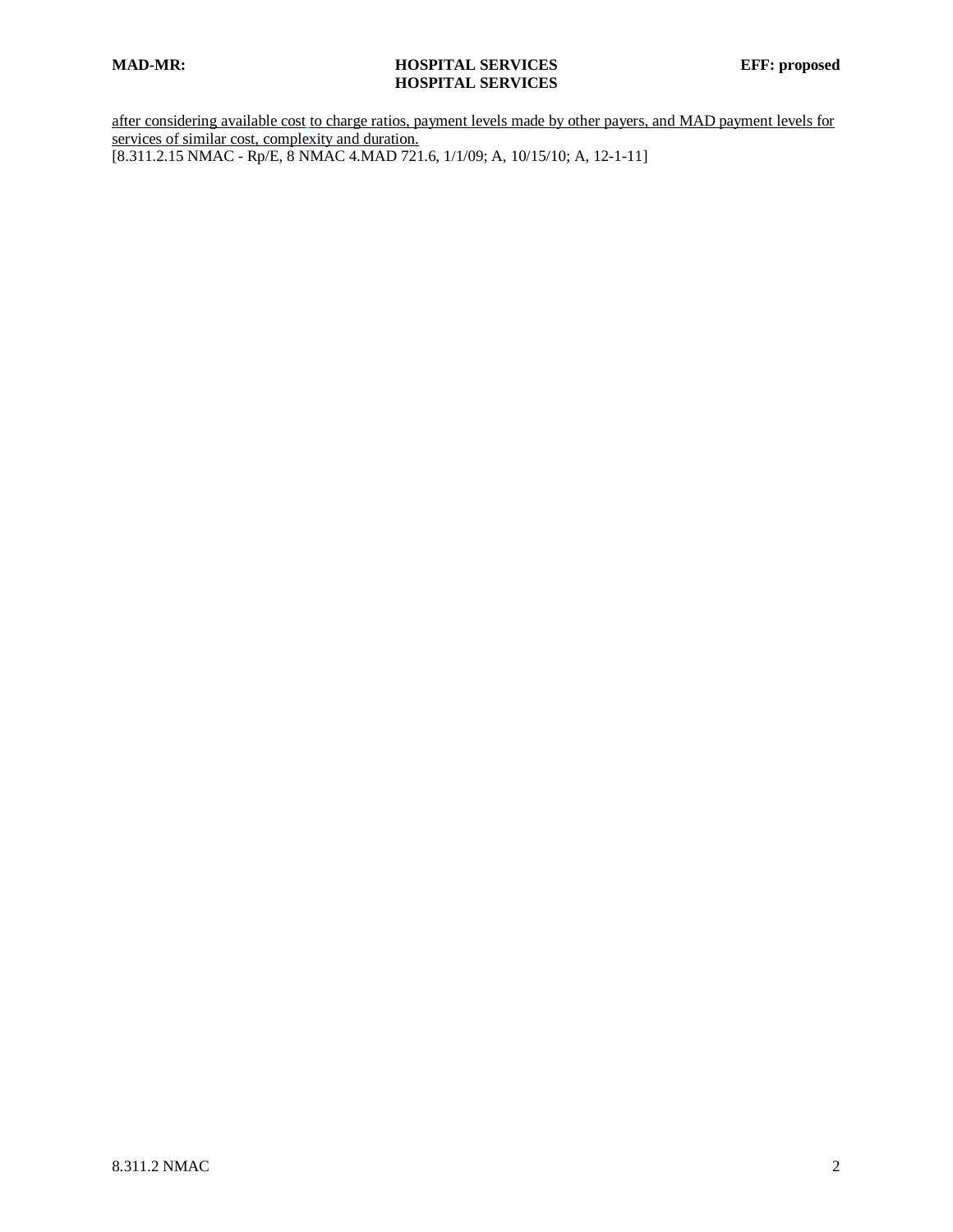#### **MAD-MR: HOSPITAL SERVICES EFF: Proposed METHODS AND STANDARDS FOR ESTABLISHING PAYMENT INPATIENT HOSPITAL SERVICES**

#### **TITLE 8 SOCIAL SERVICES CHAPTER 311 HOSPITAL SERVICES PART 3 METHODS AND STANDARDS FOR ESTABLISHING PAYMENT-INPATIENT HOSPITAL SERVICES**

**8.311.3.10 GENERAL REIMBURSEMENT POLICY:** The state of New Mexico human services department (hereinafter called the department) will reimburse inpatient hospital services rendered on or after October 1, 1989 in the following manner:

A. Covered inpatient services provided to eligible recipients admitted to in-state acute care hospitals and acute care units on or after October 1, 1989 will be reimbursed at a prospectively set rate, determined by the methodology set forth in 8.311.3.12 NMAC, unless the hospital or unit is classified into one of the prospective payment system (PPS) exempt categories outlined in Subsection C through D below.<br>B. Covered inpatient services provided to eligible recipients admitted

B. Covered inpatient services provided to eligible recipients admitted to acute care hospitals and acute care units within hospitals located out-of-state or in border areas (Mexico excluded) will be reimbursed at a prospectively set rate as described in Paragraph (16) of Subsection C of 8.311.12 NMAC, unless the hospital or unit is classified into one of the prospective payment system (PPS) exempt categories outlined in Subsections C through D below or at a negotiated rate not to exceed the rate paid by federal programs such as medicare. Negotiation of rates will only be allowed when the department determines that the hospital provides a unique service required by an eligible recipient.

C. Inpatient services provided in rehabilitation and specialty hospitals and medicare PPS-exempt distinct part units within hospitals will be reimbursed using the provisions and principles of reimbursement set forth in Public Law 97-248. This legislation, which was effective October 1, 1982, is commonly referred to as TEFRA (Tax Equity and Finance Reduction Act) and is described in 8.311.3.11 NMAC of this section.

D. Indian health services hospitals will be reimbursed using a per diem rate established by the federal government.

E. New Mexico providers entering the MAD program will be reimbursed at the peer group median rate for the applicable peer group, until such time as a distinct rate can be established, unless the hospital meets the criteria for prospective payment exemption as described in Subsections C through D above.

F. All hospitals which meet the criteria in Subsection A of 8.311.3.13 NMAC will be eligible for a disproportionate share adjustment.

G. Effective for discharges on or after April 1, 1992, and in accordance with Section 4604 of the Omnibus Budget Reconciliation Act (OBRA) of 1990, the department provides for an outlier adjustment in payment amounts for medically necessary inpatient services involving exceptionally high costs or long lengths of stay for children who have not attained the age of six years in disproportionate share hospitals and for infants under one year of age in all hospitals. The outlier adjustment for these cases is described in Subsection F of 8.311.3.12 NMAC.

H. MAD covered inpatient services provided in specialty hospitals will be reimbursed at an interim rate established by MAD to equal or closely approximate the final payment rates that apply under the cost settlement TEFRA principals. If a provider is not cost settled, the reimbursement rate will be at the provider's cost to charge ratio reported in the provider's most recently filed cost report prior to December 1, 2011. Otherwise, rates are established after considering available cost to charge ratios, payment levels made by other payers, and MAD payment levels for services of similar cost, complexity and duration.

[2-1-95; 8.311.3.10 NMAC - Rn, 8 NMAC 4.MAD.721.D.I, 1-1-01; A, 4-1-11; A, 12-1-11]